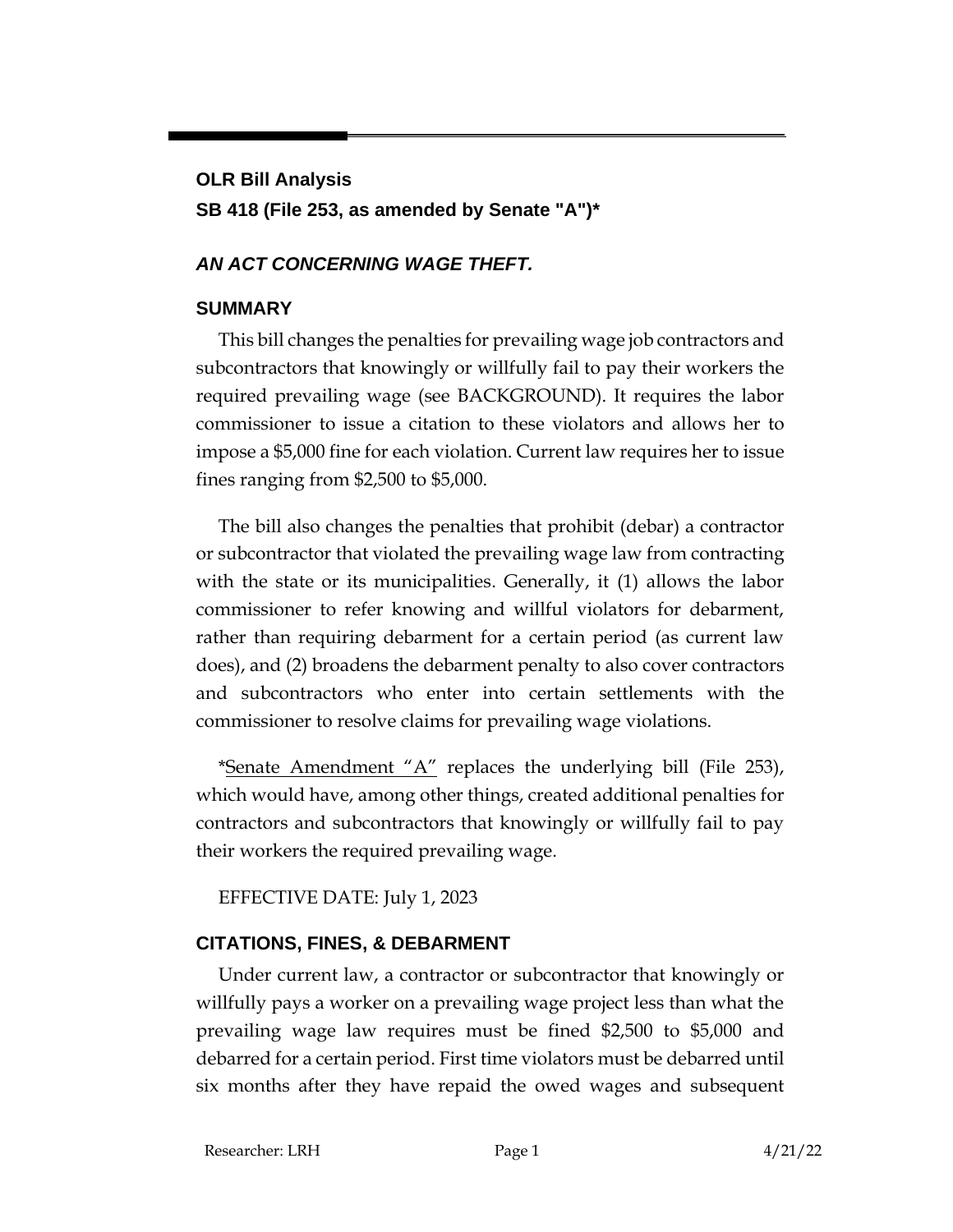violators must be debarred until two years after they have repaid the owed wages.

#### *Citations & Fines*

The bill instead (1) requires the labor commissioner to issue a citation to such a contractor or subcontractor if, upon inspection or investigation of a complaint, she believes that it committed the violation and (2) allows her to impose a \$5,000 fine.

#### *Listing and Debarment*

The bill also removes the current debarment requirements for knowing and willful violators and instead requires the labor commissioner to maintain a list of any contractor or subcontractor that, during the previous three calendar years, (1) violated the prevailing wage law or (2) entered into a settlement with the commissioner to resolve any claims the commissioner brought under the prevailing wage law.

For each contractor or subcontractor on the list, the commissioner must record (1) the nature of the violation, (2) the total amount of wages and fringe benefits "making up" the violation or agreed upon in the settlement, and (3) the total amount of civil penalties and fines agreed upon by the commissioner. (The bill does not further specify how to determine the wages and benefits "making up" a violation.)

The bill requires the commissioner to annually review the list on May 1, for the preceding rolling three-year period. It allows her to "refer for debarment" any contractor or subcontractor that violated the prevailing wage law during the rolling three-year period. And it requires her to do so for any contractor or subcontractor with whom she entered into one or more settlements totaling over the period more than \$50,000 in (1) back wages or fringe benefits or (2) civil penalties or fines agreed upon by the commissioner. The bill allows any contractor or subcontractor referred for debarment to request a hearing with the commissioner under the Uniform Administrative Procedures Act.

Existing law, unchanged by the bill, (1) requires the commissioner to